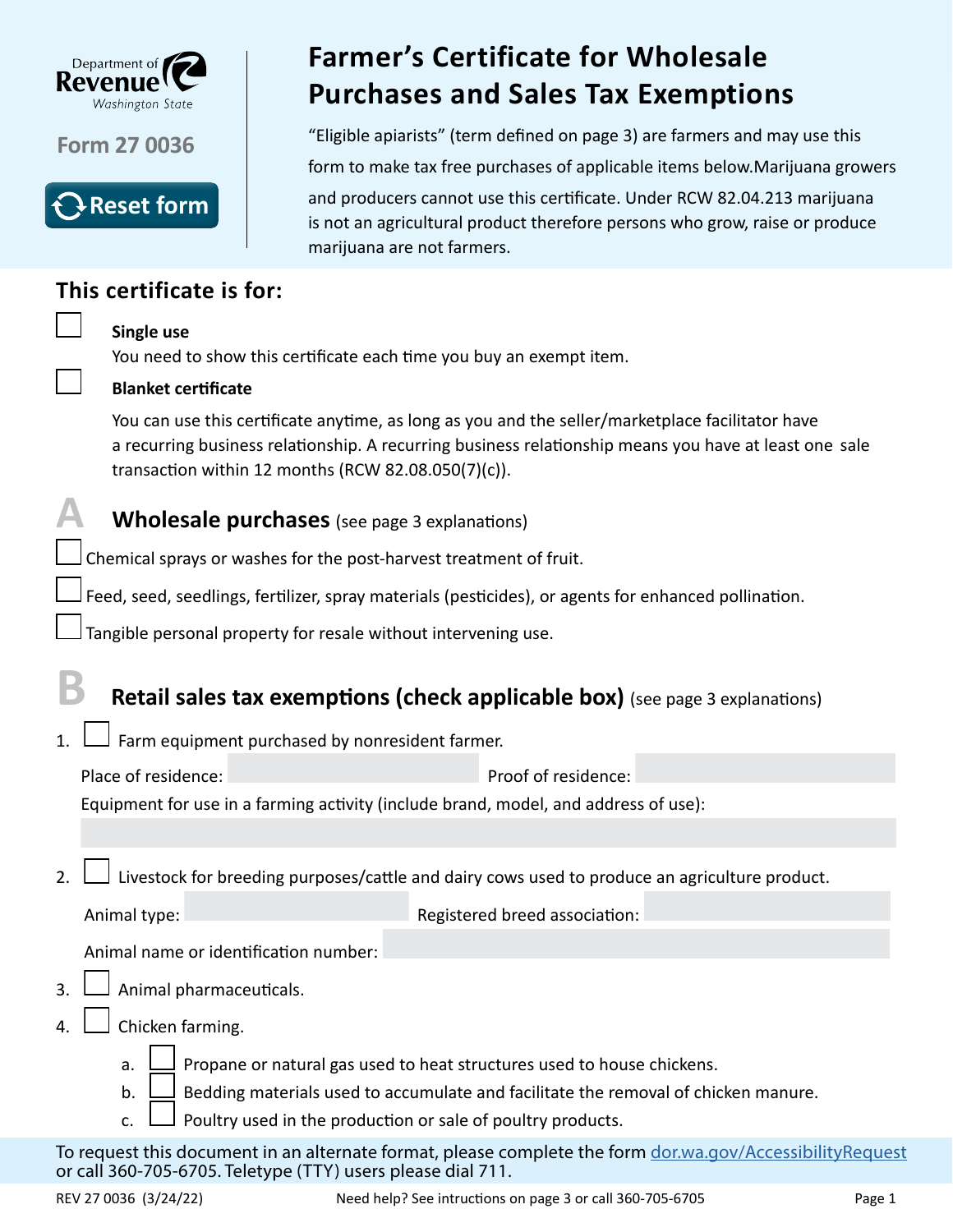

|    | 5. $\Box$ Diesel, biodiesel, or aircraft fuel used by a farmer or a horticultural service provider for farmers. |  |  |  |  |  |  |
|----|-----------------------------------------------------------------------------------------------------------------|--|--|--|--|--|--|
| 6. | Farmer housing.                                                                                                 |  |  |  |  |  |  |
|    | Items purchased:                                                                                                |  |  |  |  |  |  |
|    | Yes<br><b>No</b><br>Is the farmworker housing being built on agricultural land?                                 |  |  |  |  |  |  |
|    | 7. $\Box$ Livestock nutrient management equipment and facilities.                                               |  |  |  |  |  |  |
|    | 8. $\Box$ Replacement parts and repair services for qualifying farm machinery and equipment.                    |  |  |  |  |  |  |
|    | 9. $\Box$ Anaerobic digesters and repair services.                                                              |  |  |  |  |  |  |

## **Signature**

I, the undersigned buyer, qualify to make the purchases indicated above without payment of retail sales or use tax. I understand that I must keep records to verify the exempt nature of the sale. I understand that misuse of this certificate will result in taxes due, applicable interest, and possible penalties.

| Account ID (if applicable): |                                                   |        |               |                |             |  |  |  |  |  |
|-----------------------------|---------------------------------------------------|--------|---------------|----------------|-------------|--|--|--|--|--|
|                             | Type of entity: $\Box$ Individual/sole proprietor |        | Corporation   | $\Box$ LLC/LLP | Partnership |  |  |  |  |  |
|                             | Other (explain)                                   |        |               |                |             |  |  |  |  |  |
| Name of buyer:              |                                                   |        |               |                |             |  |  |  |  |  |
| Farm name:                  |                                                   |        |               |                |             |  |  |  |  |  |
| Mailing address:            |                                                   |        |               |                |             |  |  |  |  |  |
| City:                       |                                                   | State: |               | Zip:           |             |  |  |  |  |  |
| Authorized signature:       |                                                   |        |               | Date:          |             |  |  |  |  |  |
| Title:                      |                                                   |        | Phone number: |                |             |  |  |  |  |  |

A seller who accepts this completed certificate is relieved of the responsibility to collect retail sales or use tax unless the seller fraudulently fails to collect the tax or solicits the purchaser to participate in unlawfully claiming the exemption.

The Farmers' certificate for wholesale purchases and sales tax exemption does not expire as long as the buyer and the seller have a "recurring business relationship" which means at least one sale transaction within a period of twelve consecutive months (RCW 82.08.050 (7)(c)). If it has more than 12 months since the last sale transaction the seller must obtain a new (updated) form.

### **Seller must retain the original of this certificate for their records. Do not send a copy of this certificate to the Department of Revenue.**

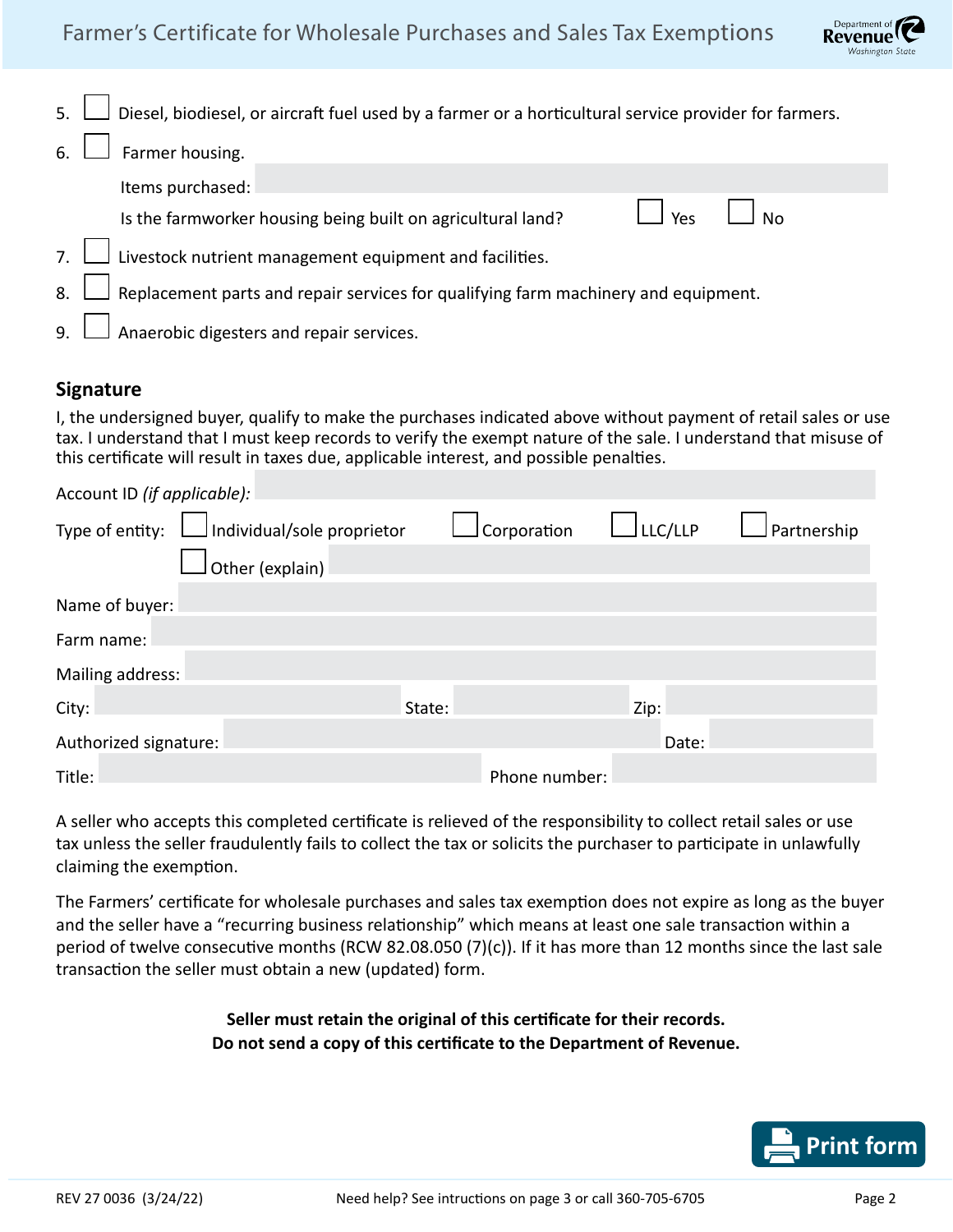

## **Instructions**

### **Farmer defined**

A "farmer" is any person engaged in the business of growing, raising, or producing, upon the person's own lands or upon the lands in which the person has a present right of possession, any agricultural product to be sold. It also includes person growing, raising, or producing honey bee products for sales, or providing bee pollination services, by an eligible apiarist. A "farmer" does not include a person growing, raising, or producing such products for the person's own consumption; a person selling any animal or substance obtained, therefore in connection with the person's business of operating a stockyard or a slaughter or packaging house; or a person in respect to the business of taking, cultivating, or raising timber.

Reference: RCW 82.04.213 and WAC 458-20-210.

### **Eligible apiarist defined**

An "eligible apiarist" is a person who owns or keeps one or more bee colonies and who grows, raises, or produces honey bee products for sale at wholesale and is required to register under RCW 15.60.021. Reference: RCW 82.04.213.

"Agricultural product" means any product of plant cultivation or animal husbandry including, but not limited to: A product of horticulture, grain cultivation, vermiculture, viticulture or aquaculture as defined in RCW 15.85.020; plantation Christmas trees; short-rotation hardwoods as defined in RCW 84.33.035; turf; or any animal including but not limited to an animal that is a private sector cultured aquatic product as defined in RCW 15.85.020, or a bird, or insect, or the substances obtained from such an animal including honey bee products. "Agricultural product" does not include marijuana, usable marijuana, or marijuana-infused products, or animal defined as pet animals under RCW 16.70.020.

"Honey bee products" means queen honey bees, packaged honey bees, honey, pollen, bees wax, propolis, or other substances obtained from honey bees, and does not include manufactured substances or articles. Reference: RCW 82.04.213.

#### **Wholesale purchases**

*Line 1* applies to purchases of chemical sprays and washes for the post-harvest treatment of fruit to prevent scald, fungus, mold, or decay. These are wholesale purchases and are not subject to sales tax. Reference: RCW 82.04.050(10), 82.04.060, and WAC 458-20-210.

*Line 2* applies to the purchase of feed, seed, fertilizer, spray materials (pesticides), and enhanced pollination agents by farmers and persons who participate in the federal conservation reserve program, the environmental quality incentives program, the wetlands reserve program, and the wildlife habitat incentives program, or their successors administered by the United States Department of Agriculture (USDA). These are wholesale purchases and are not subject to sales tax. Reference: RCW 82.04.050(09), 82.04.060, and WAC 458-20.210.

Line 3 applies to purchases of tangible personal property by a farmer for resale without intervening use as a consumer. For example, packing materials purchased by a farmer to contain agricultural products that the farmer will sell. Specifically, the purchase of binder twine for binding bales of hay that the farmer will sell is a wholesale purchase. However, the purchase of binder twine for hay that the farmer will use to feed the farmer's livestock is a retail sale and subject to retail sales tax. Another example is the purchase of young livestock to raise for sale. Specifically, the purchase of feeder piglets or calves that farmer will raise to sell is a wholesale purchase. Reference: WAC 458-20-210.

#### **Retail sales tax exemptions**

*Line 1* applies to machinery, implements, repair parts and labor purchased in this state by a nonresident for use in conducting a farming activity outside the state. The equipment must be transported outside the state immediately upon purchase. *Seller must examine and record buyer's proof of residency.*

See WAC 458-20-239 for acceptable proof of residency. Reference: RCW 82.08.0268 and WAC 458-20-239.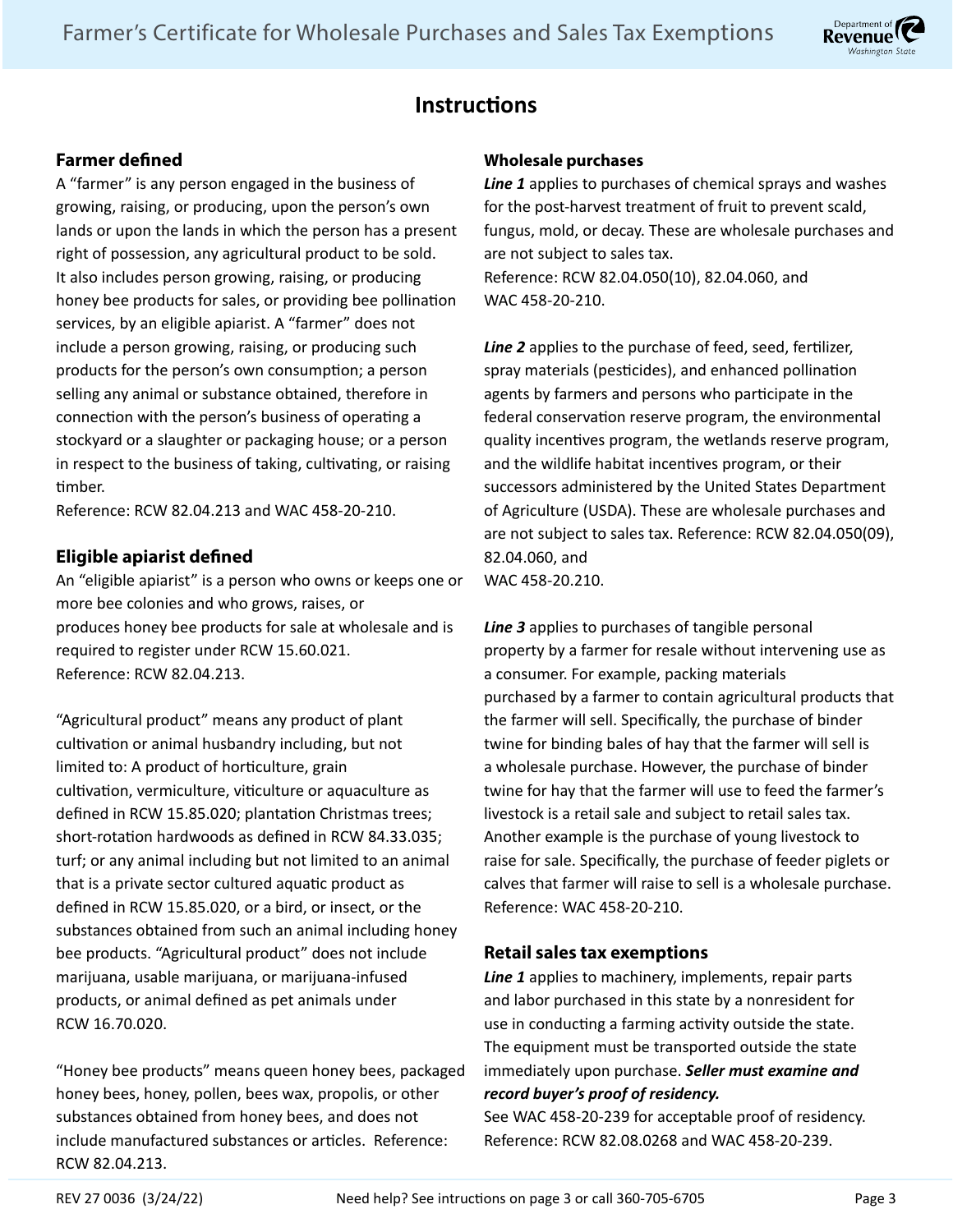

*Line 2* applies to the purchase of livestock for breeding purposes where the animals are registered in a nationally recognized breed association. Line 2 also applies to the purchase of beef and dairy cattle to be used in producing an agricultural product. "Livestock" is defined in RCW 16.36.005.

Reference: RCW 82.08.0259, 82.12.0261, and WAC 458-20-210.

*Line 3* applies to the purchase of animal pharmaceuticals by farmers to administer to an animal raised to produce an agriculture product for sale. Animal pharmaceuticals must be approved by the United States Food and Drug Administration (FDA) or the USDA. Reference: RCW 82.08.880 and WAC 458-20-210.

*Line 4a* applies to the purchase of propane or natural gas used to heat structures used to house chickens. The chickens must be raised by a farmer and sold as agricultural products. Reference: RCW 82.08.910 and WAC 458-20-210.

*Line 4b* applies to the purchase of bedding materials used to accumulate and facilitate the removal of chicken manure. The chickens must be raised by a farmer and sold as agricultural products. "Bedding materials" means wood shavings, straw, sawdust, shredded paper, and other similar materials.

Reference: RCW 82.08.920 and WAC 458-20-210.

*Line 4c* applies to the purchase of poultry for the use in the production for sale of poultry or poultry products. Reference: RCW 82.08.0267.

*Line 5* applies to the purchase by "farm fuel users" of diesel, biodiesel, or aviation fuel. A "farm fuel user" is a farmer, or a person who provides horticultural services for farmers. The exemption does not apply for fuel used to heat space and water for human habitation. Reference: RCW 82.08.865.

Line 6 applies to the purchase by agricultural employers of materials and labor for use in constructing, repairing, decorating, or improving new or existing buildings or other structures, in which at least 50% of the housing units in the development are used as farmworker housing. Reference: RCW 82.08.02745, RCW 82.12.02685, and WAC 458-20-262

*Line 7* applies to the purchase by eligible businesses of qualifying livestock nutrient management equipment, labor and services used to install, repair, clean, alter or improve such equipment. Also applies to the labor and services rendered in respect to repairing, cleaning, altering, or improving qualifying livestock nutrient management facilities.

Reference: RCW 82.08.890.

*Line 8* applies to the purchase by farmers of replacement parts for qualifying farm machinery and equipment; applies to the labor and services rendered installing such parts. Also applies to labor for qualifying repairs on such equipment.

Reference: RCW 82.08.855.

*Line 9* applies to purchases of anaerobic digesters and services rendered to installing, constructing, repairing, cleaning, altering, or improving an anaerobic digester. Also applies to sales of tangible personal property that becomes an ingredient or component of the anaerobic digester. Reference: RCW 82.08.900 and 82.12.900.

**Note:** Horticultural services provided to farmers (e.g. applying fertilizer, soil preparation services, cultivation services, harvesting services, clearing land, etc.) are not retail sales and sales tax does not apply. Generally, the service provider will be subject to B&O tax under the Service and Other Activities classification. For more information please see WAC 458-20-209.